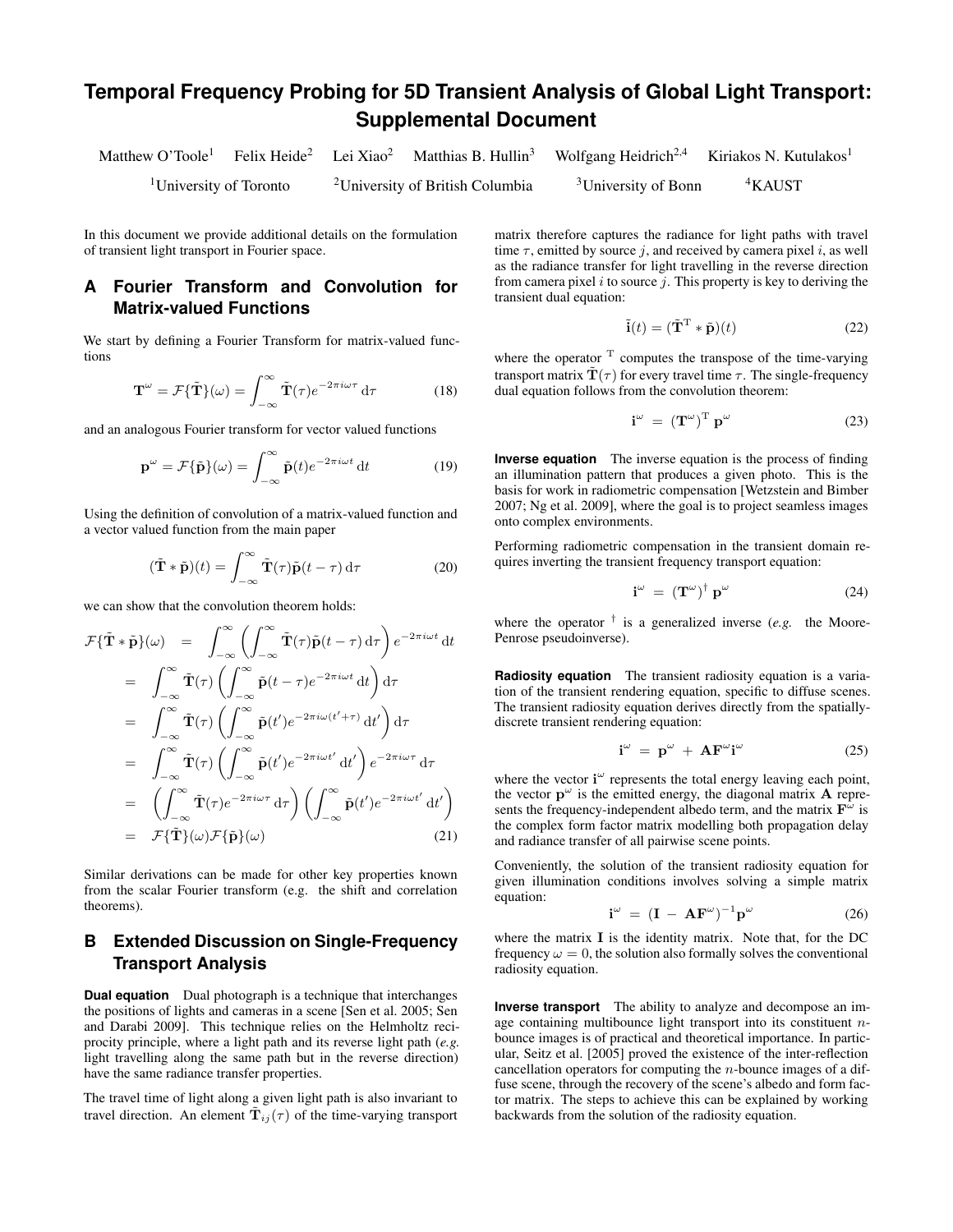| #              | Description                                | Reference(s)                               | Conventional Light Transport                                                                                                                                                                                | Single-Frequency Transient Light Transport                                                                                                                                                                                                   |
|----------------|--------------------------------------------|--------------------------------------------|-------------------------------------------------------------------------------------------------------------------------------------------------------------------------------------------------------------|----------------------------------------------------------------------------------------------------------------------------------------------------------------------------------------------------------------------------------------------|
|                | transport equation                         | [Debevec et al. 2000; Ng et al. 2003]      | $i = T p$                                                                                                                                                                                                   | $\mathbf{i}^{\omega} = \mathbf{T}^{\omega} \mathbf{p}^{\omega}$                                                                                                                                                                              |
| $\overline{2}$ | dual equation                              | [Sen et al. 2005; Sen and Darabi 2009]     | $\mathbf{i} = \mathbf{T}^{\mathrm{T}} \mathbf{p}$                                                                                                                                                           | $\mathbf{i}^{\omega} = (\mathbf{T}^{\omega})^{\mathrm{T}} \mathbf{p}^{\omega}$                                                                                                                                                               |
| 3              | inverse equation                           | [Wetzstein and Bimber 2007]                | $i = T^{\dagger} p$                                                                                                                                                                                         | $\mathbf{i}^{\omega} = (\mathbf{T}^{\omega})^{\dagger} \mathbf{p}^{\omega}$                                                                                                                                                                  |
| 4              | radiosity equation                         | [Goral et al. 1984]                        | $i = p + AFi$                                                                                                                                                                                               | $\mathbf{i}^{\omega} = \mathbf{p}^{\omega} + \mathbf{A} \mathbf{F}^{\omega} \mathbf{i}^{\omega}$                                                                                                                                             |
|                | radiosity solution                         | [Goral et al. 1984]                        | ${\bf i} = ({\bf I} - {\bf AF})^{-1} {\bf p}$                                                                                                                                                               | $\mathbf{i}^{\omega} = (\mathbf{I} - \mathbf{A} \mathbf{F}^{\omega})^{-1} \mathbf{p}^{\omega}$                                                                                                                                               |
| 6              | inverse transport                          | [Seitz et al. 2005; Bai et al. 2010]       | $T^{-1} = A^{-1} - F$                                                                                                                                                                                       | $({\bf T}^{\omega})^{-1} = ({\bf D}^{\omega})^{-1} [ {\bf A}^{-1} - {\bf F}^{\omega} ] ({\bf D}^{\omega})^{-1}$                                                                                                                              |
|                | transport eigenvectors                     | [O'Toole and Kutulakos 2010]               | $\lambda$ v = T v                                                                                                                                                                                           | $\lambda$ v = T <sup>ω</sup> v                                                                                                                                                                                                               |
| 8              | probing equation                           | [O'Toole et al. 2012; O'Toole et al. 2014] | $i = (T \odot \Pi) 1$                                                                                                                                                                                       | $\mathbf{i}^{\omega} = (\mathbf{T}^{\omega} \odot \mathbf{\Pi}) \mathbf{1}$                                                                                                                                                                  |
| 9              | low/high-frequency<br>transport separation | [Nayar et al. 2006]                        | $\mathbf{i}_{\text{low}} = \frac{1}{\alpha} \min_k \mathbf{T} \mathbf{p}_k$<br>$\mathbf{i}_{\text{high}} = \frac{\mathbf{a}_{\text{min}}}{\max_k \mathbf{T} \mathbf{p}_k - \alpha \mathbf{i}_{\text{low}}}$ | $\mathbf{i}^{\omega}_{\text{low}} = \frac{1}{\alpha} \min_k \mathbf{T}^{\omega} \mathbf{p}^{\omega}_k$<br>$\mathbf{i}_{\text{high}}^{\omega} = \max_k \mathbf{T}^{\omega} \mathbf{p}_{k}^{\omega} - \alpha \mathbf{i}_{\text{low}}^{\omega}$ |

Table 3: Related works on light transport analysis that have simple extensions to the single-frequency transient domain. In each instance, *the transient formulation becomes the conventional (steady state) formulation at*  $\omega = 0$ . *Rows 1-7: Refer to the supplemental materials for more details on the notation and formulation. Rows 8 and 9: We implement the probing equation and fast transport separation to separate an image into three parts: a direct/retro-reflective component, a caustic component, and a non-caustic indirect component.*

The transient frequency transport equation for a co-located projector and camera takes on a special form for diffuse scenes:

$$
\mathbf{i}^{\omega} = \underbrace{\mathbf{D}^{\omega} (\mathbf{I} - \mathbf{A} \mathbf{F}^{\omega})^{-1} \mathbf{A} \mathbf{D}^{\omega}}_{\mathbf{T}^{\omega}} \mathbf{p}^{\omega}
$$
(27)

where the diagonal matrix  $D^{\omega}$  represents the travel time for light to propagate from its source to each scene point (and equivalent to the travel time for light to travel from each scene point back to the camera).

Given a transient frequency transport matrix  $T^{\omega}$  of any frequency, recovering the albedo and transient form factors requires inverting the matrix as follows:

$$
(\mathbf{T}^{\omega})^{-1} = (\mathbf{D}^{\omega})^{-1} [\mathbf{A}^{-1} - \mathbf{F}^{\omega}] (\mathbf{D}^{\omega})^{-1}
$$
 (28)

where  $A^{-1}$  is a diagonal matrix and  $F^{\omega}$  is zero along the diagonal. It follows that each diagonal element of the inverted transient frequency transport matrix has magnitude equal to the reciprocal of the albedo, and phase corresponding to the round-trip travel time of the direct light path. Similarly, one can recover the transient form factor matrix, where the off-diagonal elements captures both the radiance transfer and travel times of pairwise scene points.

**Transport eigenvectors** An illumination pattern that produces a photo equal to the illumination pattern (up to some scalar value) is known as a transport eigenvector. O'Toole et al. [\[2010\]](#page-2-5) demonstrated the ability to efficiently compute such eigenvectors, for applications that include approximating the light transport matrix and efficiently solving the inverse equation.

In the transient setting, a transient transport eigenvector is a 3D spatio-temporal illumination pattern that produces the equivalent 3D signal on the sensor. Finding these eigenvectors involves solving the following equation for individual frequencies  $\omega$ :

$$
\lambda \mathbf{v} = \mathbf{T}^{\omega} \mathbf{v} \tag{29}
$$

where the eigenvalue  $\lambda$  and eigenvectors **v** have complex values.

### **C Hardware: PMD Modulation Functions**

Figures [12](#page-1-5) and [13](#page-2-8) illustrate the construction of function  $h(\tau)$  from the sensor and light source modulation functions  $f(t)$  and  $g(t)$  in Algorithm 1.

<span id="page-1-5"></span>

**Figure 12:** *Illustration of the PMD imaging procedure of Algorithm 1 for*  $\omega = 100 \text{ MHz}$ .

#### **References**

- <span id="page-1-3"></span>BAI, J., CHANDRAKER, M., NG, T.-T., AND RAMAMOORTHI, R. 2010. A dual theory of inverse and forward light transport. In *Proc. ECCV*, 294–307.
- <span id="page-1-0"></span>DEBEVEC, P., HAWKINS, T., TCHOU, C., DUIKER, H.-P., SAROKIN, W., AND SAGAR, M. 2000. Acquiring the reflectance field of a human face. *ACM SIGGRAPH*, 145–156.
- <span id="page-1-2"></span>GORAL, C. M., TORRANCE, K. E., GREENBERG, D. P., AND BATTAILE, B. 1984. Modeling the interaction of light between diffuse surfaces. *ACM SIGGRAPH*, 213–222.
- <span id="page-1-4"></span>NAYAR, S. K., KRISHNAN, G., GROSSBERG, M. D., AND RASKAR, R. 2006. Fast separation of direct and global components of a scene using high frequency illumination. *ACM SIG-GRAPH*, 935–944.
- <span id="page-1-1"></span>NG, R., RAMAMOORTHI, R., AND HANRAHAN, P. 2003. Allfrequency shadows using non-linear wavelet lighting approxima-